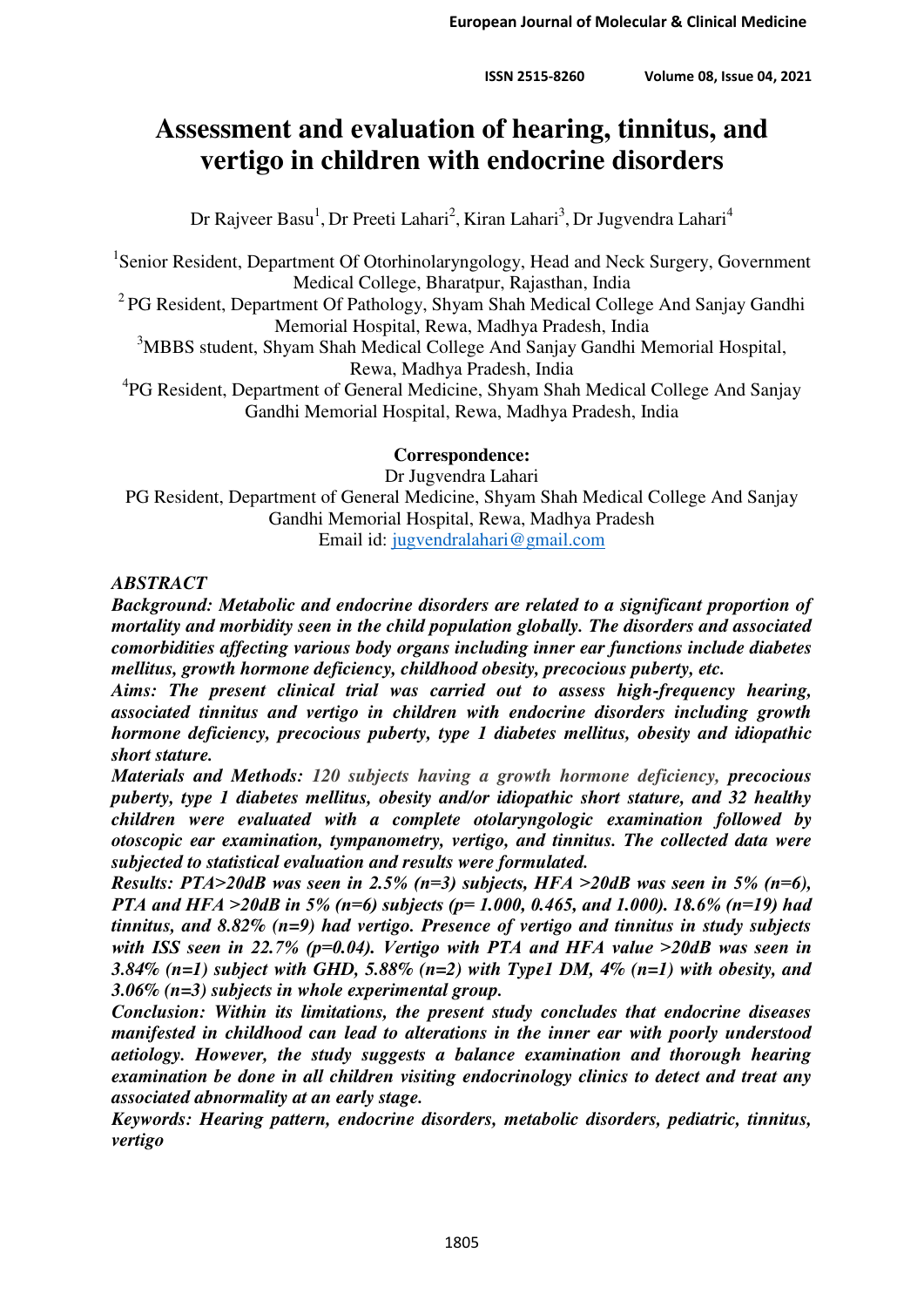#### **ISSN 2515-8260 Volume 08, Issue 04, 2021**

### **INTRODUCTION**

Metabolic and endocrine disorders are related to a significant proportion of mortality and morbidity seen in the child population globally. These disorders affect people not only by themselves but also comorbidities associated with metabolic and endocrine disorders contribute to mortalities and morbidities as diseases themselves. These disorders and associated comorbidities affect various body organs and systems including inner ear functions. These disorders include diabetes mellitus, growth hormone deficiency, childhood obesity, and precocious puberty, etc.<sup>1</sup> Diabetes Mellitus is a metabolic disorder with a genetic component identified by persistent hyperglycaemia and is associated with various neuropathic and vascular complications. Among children, approximately 90% are seen having insulin-dependent Diabetes Mellitus (type-I DM) and is usually diagnosed in adolescent age. Various literature data defines clearly the effect and damage in retro cochlear and cochlear pathways associated with the auditory system caused by Type 1 Diabetes Mellitus. $^{2}$ 

Another disorder presenting, treated, and diagnosed in childhood is Growth hormone deficiency (GHD) which affects approximately 1 in 4-10 thousand live births, and presents as short stature. Idiopathic Short stature (ISS) is the most common reason in children visit the Pediatrician. The effect of growth hormone deficiency on hearing is established by various researchers. It was shown that in humans, functions and development of the auditory system are affected by the deficiency of growth hormone.<sup>3</sup> Also, obesity is increasing in children to adolescents globally, and approximately  $1/3<sup>rd</sup>$  of children with obesity have one or more metabolic disorders. Obesity and associated comorbidities are shown to increase in hearing  $loss risk.<sup>4</sup>$ 

Precocious puberty is another disorder seen in both genders, but, more in females, and is presented as testicular enlargement in males before 9 years of age, and budding of the breast in females of less than 8 years. Most child patients seen in child endocrinology departments are of precocious puberty and idiopathic short stature. These metabolic disorders and associated comorbidities affect normal hearing and inner ear functions in children.<sup>5</sup> Hence, the present clinical trial was carried out to assess the hearing including high-frequency hearing, and associated tinnitus and vertigo in children with endocrine disorders including growth hormone deficiency, precocious puberty, type 1 diabetes mellitus, obesity, and idiopathic short stature (ISS).

### **MATERIALS AND METHODS**

The present study was carried out after obtaining clearance from the concerned Ethical committee. The study included a total of 120 subjects having both males and females within the age group of 6 years to 17 years and the mean age of 9.29 years. The subjects were recruited from the children visiting the Outpatient Department, Department Of **Otorhinolaryngology,** Shyam Shah Medical College And Sanjay Gandhi Memorial Hospital, Rewa, Madhya Pradesh for treatment of growth hormone deficiency, precocious puberty, type 1 diabetes mellitus, obesity, and/or idiopathic short stature. The study controls were contributed by 32 healthy children including 17 males and 15 females with no chronic disease and mean age of 9.28 years and age range of 6-16 years.

The inclusion criteria for the study were children having one of the following disorders: growth hormone deficiency, precocious puberty, type 1 diabetes mellitus, obesity, and idiopathic short stature, and children in the age range of 6-16 years. The subjects having the following conditions were excluded from the study: current respiratory tract infection, ear wax, thyroid disease, chronic disease history, mentally retarded subjects, active ear effusion/inflammation, history of Adenotonsillectomy/ear surgery, and/or syndrome associated with the vestibule-cochlear system. After final inclusion, the subjects were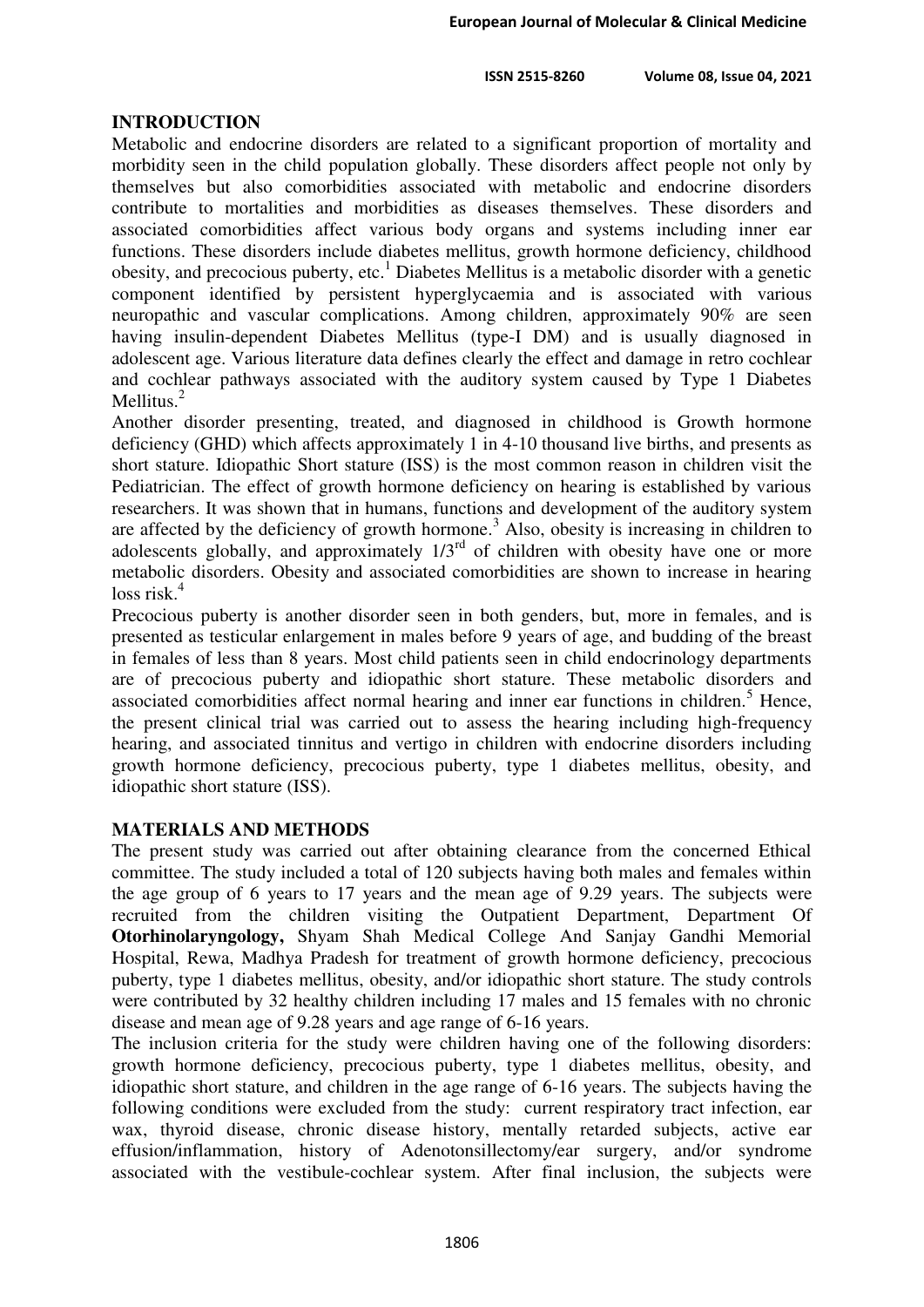explained about the study design. Informed consent was then taken from the parents of the included children.

Following inclusion, the complete otolaryngologic examination was carried out for all subjects followed by an otoscopic ear examination in both ears. The tympanic device was used for tympanometry by an experienced audiologist followed by hearing examination in anechoic space with air conduction hearing test in the frequency range of 250-20,000 Hz, HFA (High-frequency average) with frequencies of 8, 10, 12, 16, and 20 thousand Hz, PTA (Pure tone average) with frequencies of 500, 1000, 2000, and 4000 Hz, bone conduction hearing test in the frequency range of 500-4000 Hz, and acoustic reflex recording. Subjects assessed with Type B and C on tympanogram, and with hearing loss in audiometry tests were also not included in the study. The results were depicted as for single-ear owing to the negligible difference assessed in frequencies for two years (˂10dB). The normal hearing range was taken between 0-20dB, whereas, hearing loss was considered at  $>$ 20dB.

Concerning vertigo assessment, the Pediatric Vestibular symptom questionnaire<sup>6</sup> was used having 10 questions scores of 3, 2, 1, and 0 for mostly, sometimes, rarely, and never. The additional option of I don't know was discarded and added with no scores. Scores of 0- 15were considered normal, whereas, 15-30 scores were taken as a symptom of vertigo. For tinnitus ringing/humming sound if perceived by subjects was recorded on the same scale and scoring criteria as vertigo. Subjects with scores of 2 or 3 were considered having tinnitus.

The collected data were subjected to the statistical evaluation using SPSS software version 21.0, 2012, Armonk, NY, ANOVA, and t-test. The results were formulated keeping the level of significance at p˂0.05.

# **RESULTS**

The study included a total of 120 subjects having both males and females within the age group of 6 years to 17 years and the mean age of 9.29 years. The study controls were contributed by 32 healthy children including 17 males and 15 females with no chronic disease and mean age of 9.28 years and age range of 6-16 years. The demographic and disease characteristics of the study subjects are summarized in Table 1.

| <b>Characteristics</b>                            | <b>Controls</b> |                 | Growth<br><b>Hormone</b><br><b>Deficiency</b> |        | Precociou<br>s Puberty |        | $\mathbf{1}$<br><b>Type</b><br><b>DM</b> |                 | <b>Obesity</b>   |        | Idiopathic<br><b>Short</b><br><b>Stature</b> |        |
|---------------------------------------------------|-----------------|-----------------|-----------------------------------------------|--------|------------------------|--------|------------------------------------------|-----------------|------------------|--------|----------------------------------------------|--------|
|                                                   | (n)             | $\mathscr{G}_o$ | (n)                                           | $(\%)$ | (n)                    | $(\%)$ | (n)                                      | $\mathscr{G}_o$ | (n)              | $(\%)$ | (n)                                          | $(\%)$ |
| Number $(n)$                                      | 32              | 100             | 26                                            | 21.66  | 13                     | 10.83  | 34                                       | 28.33           | 25               | 20.83  | 22                                           | 18.33  |
| Mean<br>age<br>(years)                            | 9.28            |                 | 9.27                                          |        | 8.44                   |        | 9.24                                     |                 | 9.86             |        | 9.65                                         |        |
| Gender                                            |                 |                 |                                               |        |                        |        |                                          |                 |                  |        |                                              |        |
| Females (64)                                      | 17              | 53.12           | 13                                            | 50     | 10                     | 76.92  | 18                                       | 52.94           | 12               | 48     | 11                                           | 50     |
| Males $(56)$                                      | 15              | 46.87           | 13                                            | 50     | 3                      | 23.07  | 16                                       | 47.05           | 13               | 52     | 11                                           | 50     |
| High-<br>Frequency<br>Average<br>$(Mean \pm S.D)$ | $4.37\pm 6.46$  |                 | $5.59 \pm 7.53$                               |        | $4.57 \pm 7.62$        |        | $7.31 \pm 9.33$                          |                 | $6.74 \pm 10.24$ |        | $4.05 \pm 2.99$                              |        |
| Pure<br>Tone<br>Average (Mean<br>$\pm$ S.D)       | $3.13\pm4.56$   |                 | $4.06 \pm 5.11$                               |        | $3.71 \pm 3.11$        |        | $5.35 \pm 5.99$                          |                 | $5.07\pm 6.04$   |        | $3.60 \pm 3.67$                              |        |

**Table 1: Demographic and disease characteristics of the study subjects**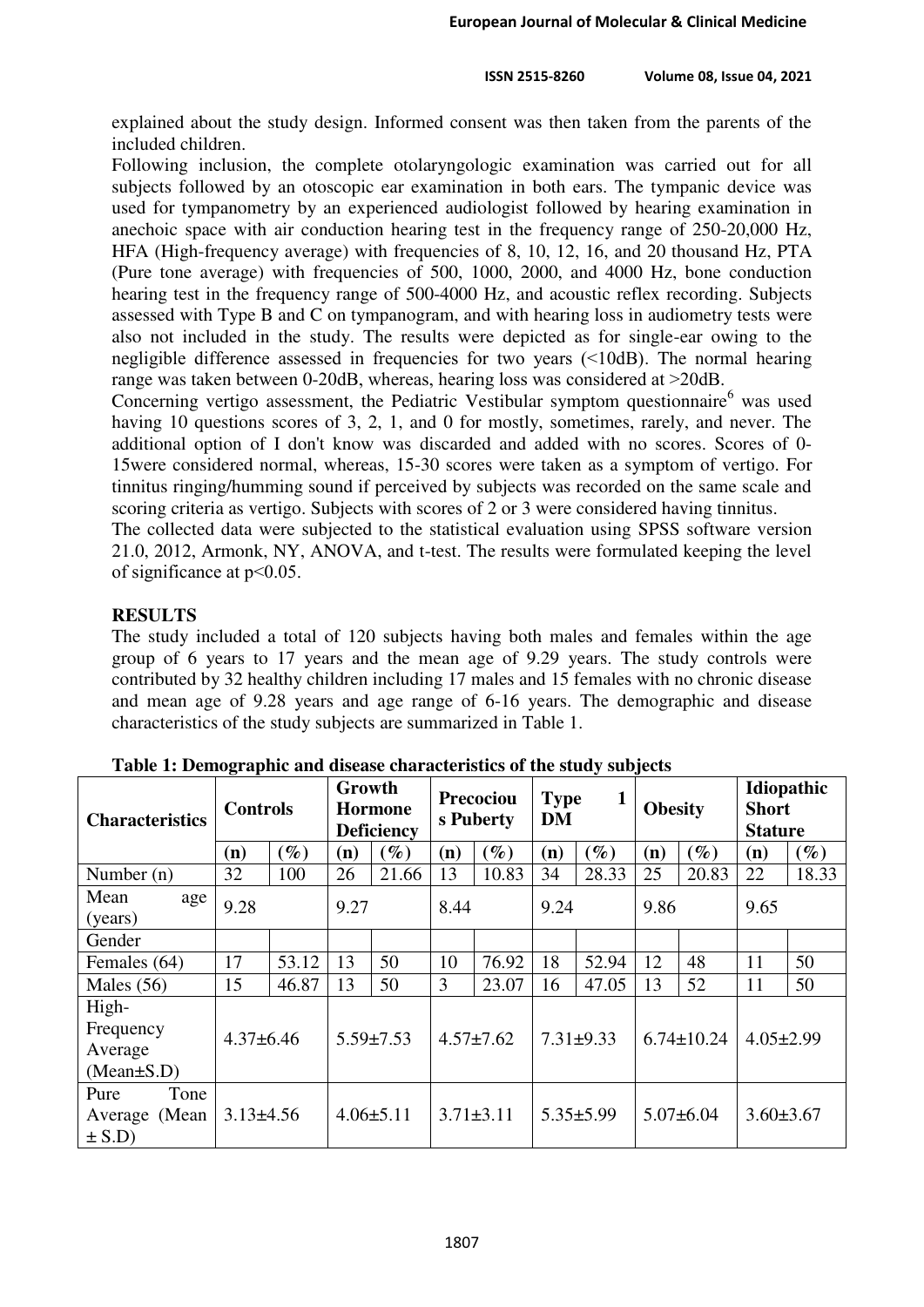There were 64 females and 56 males in the children examined and 17females and 15 males in controls. Among examined children 28.33% (n=34) subjects had Type-1 diabetes mellitus, 21.66% (n=26) had GHD, 20.83% (n=25) had obesity, 18.33% (n=220 had idiopathic short stature, and 10.83% (n=13) had precocious puberty. HFA and PTA in controls were 4.37±6.46 and 3.13±4.56 Hz respectively. In children with GHD, precocious puberty, Type-1 DM, obesity, and ISS, HFA was 5.59±7.53, 4.57±7.62, 7.31±9.33, 6.74±10.24, and 4.05 $\pm$ 2.99 respectively, and PTA values respectively were  $4.06\pm$ 5.11,  $3.71\pm$ 3.11,  $5.35\pm$ 5.99, 5.07±5.99, and 3.60±3.67.

The normal hearing range was taken between 0-20dB, whereas, hearing loss was considered at HFA and PTA of ˃20dB. In total study subjects, PTA value of more than 20dB was seen in 2.5% (n=3) subjects, HFA value of  $>$ 20dB was seen in 5% (n=6) subjects, and both PTA and HFA values of  $>20$ dB were also seen in 5% (n=6) subjects. These differences were statistically non-significant with respective p-values of 1.000, 0.465, and 1.000. Concerning comparison of the control group to GHD, precocious puberty, Type1 DM, obesity, and Idiopathic short stature for  $>20$ dB, the difference was found to be non-significant statistically  $(p>0.05)$ . Individual values of these parameters are described in Table 2.

| <b>Characteristics</b>          | <b>Controls</b><br>(32) | Growth<br>Hormone<br><b>Deficiency</b><br>(26) |       | <b>Precocious</b><br><b>Puberty</b><br>(13) |     | <b>Type</b><br>(34) | <b>DM</b> | <b>Obesity</b><br>(25) |       | Idiopathic<br><b>Short</b><br><b>Stature</b><br>(22) |     |
|---------------------------------|-------------------------|------------------------------------------------|-------|---------------------------------------------|-----|---------------------|-----------|------------------------|-------|------------------------------------------------------|-----|
|                                 | $\mathbf{n}\%$          | $n\%$                                          |       | $n\%$                                       |     | $\mathbf{n}\%$      | n         | $n\%$                  | P     | $n\%$                                                |     |
| HFA $\triangleleft 20dB$        | 1(3.125)                | 2(7.69)                                        | 0.326 | $\overline{0}$                              | 1.0 | 3(8.82)             | 0.363     | 2(8)                   | 0.314 |                                                      | 1.0 |
| PTA < 20dB                      | 1(3.125)                | 1(3.84)                                        | 1.0   | $\theta$                                    | 1.0 | 1(2.94)             | 1.0       | 1(4)                   | 0.578 | l ()                                                 | 1.0 |
| <b>HFA</b><br>and $PT<$<br>20dB | 1(3.125)                | 1(3.84)                                        | 1.0   | $\theta$                                    | 1.0 | 1(2.94)             | 1.0       | 1(4)                   | 1.000 |                                                      | 1.0 |

|  | Table 2: HFA, PTA, and HFA and PTA values of more than 20dB in the study subjects |  |  |
|--|-----------------------------------------------------------------------------------|--|--|
|  |                                                                                   |  |  |

Among 102 children studied,  $18.6\%$  (n=19) had tinnitus, and  $8.82\%$  (n=9) had vertigo. Concerning the individual parameter assessment for the presence of vertigo and tinnitus in study subjects, no statistically significant difference was seen for GHD, precocious puberty, Type1 DM, obesity, and Idiopathic short stature, as well as the whole study population, except for children with ISS where 22.7% (n=5) subjects reported tinnitus symptoms (p=0.04). In subjects with precocious puberty and ISS, no subject with PTA and HFA value  $>$ 20dB had tinnitus/vertigo. Vertigo with PTA and HFA value  $>$ 20dB was seen in 3.84%  $(n=1)$  subject with GHD, 5.88%  $(n=2)$  with Type1 DM, 4%  $(n=1)$  with obesity, and 3.06%  $(n=3)$  subjects in whole experimental group. Similarly, PTA and HFA value  $>20$ dB with tinnitus and vertigo was seen in 3.84% (n=1), 2.94% (n=1), 4% (n=1), and 2.04% (n=2) subjects with GHD, Type1 DM, obesity, and overall experimental group respectively (Table 3).

| <b>Paramete</b><br>with<br>scores | Contr<br>ols<br>(32) | Growth<br>Hormone<br><b>Deficiency</b><br>(26) |  | <b>Precocious</b><br>Puberty (13) |  | <b>DM</b><br><b>Type</b><br>(34) |  | <b>Obesity</b><br>(25)     |  | Idiopathic<br><b>Short</b><br>Stature $(22)$ |  | <b>Total (102)</b> |   |
|-----------------------------------|----------------------|------------------------------------------------|--|-----------------------------------|--|----------------------------------|--|----------------------------|--|----------------------------------------------|--|--------------------|---|
|                                   | $n\%$                | $n\%$                                          |  | $n\%$                             |  | $n\%$                            |  | $n\%$                      |  | $n\%$                                        |  | $n\%$              | D |
| Tinnitus<br>symptom<br>0/1        | 29(90.<br>6          | 22(84.<br>6)                                   |  | 11(84.<br>6)                      |  | 27(82.3)<br>5)                   |  | 20(8)<br>$\left( 0\right)$ |  | 17(77.<br>2)                                 |  | 83(81.<br>3)       |   |

**Table 3: Tinnitus and Vertigo in the study subjects**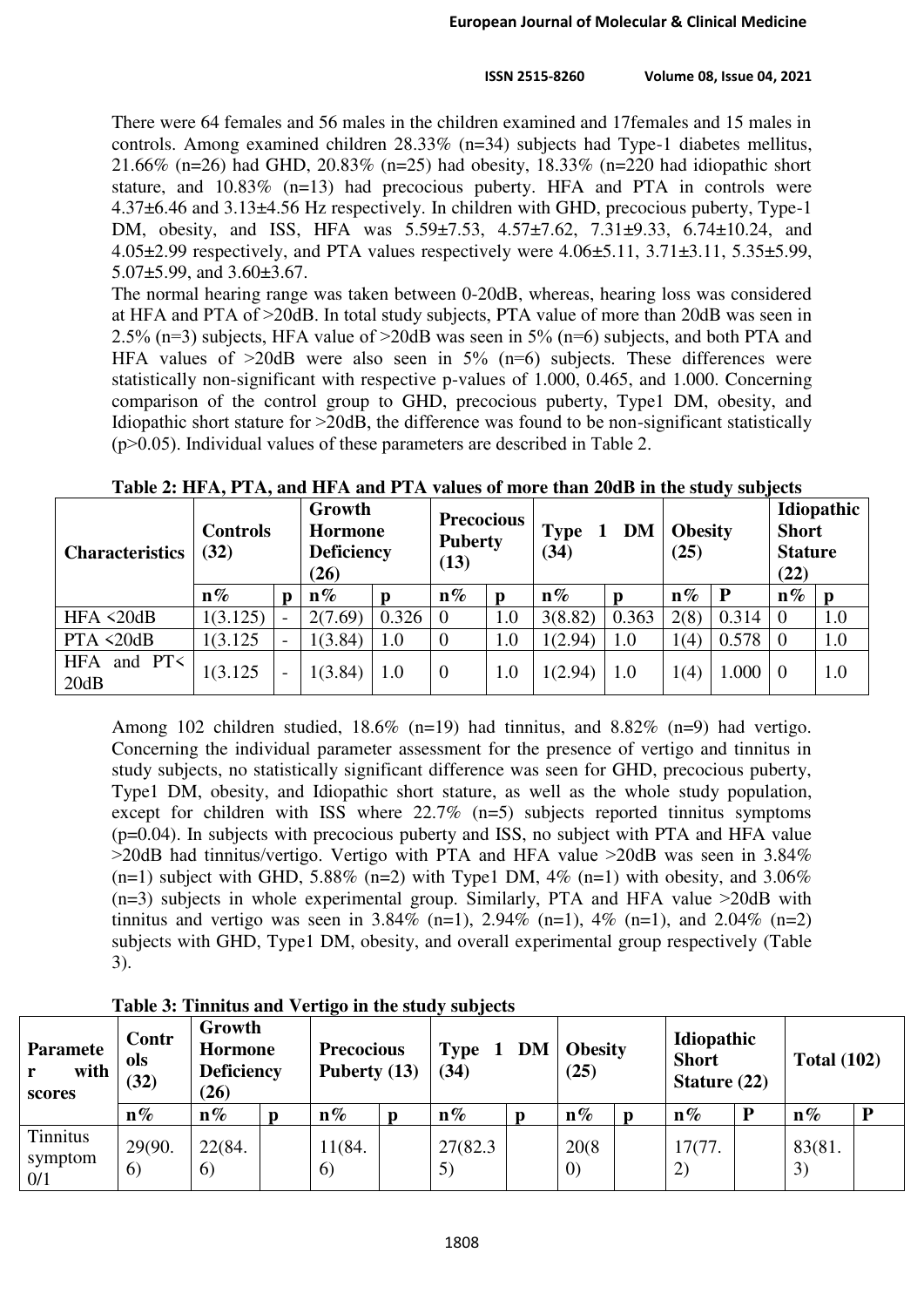**ISSN 2515-8260 Volume 08, Issue 04, 2021**

| Tinnitus<br>symptom<br>2/3                                                     | 3(9.37)        | 4(15.3)      | 0.34<br>1 | 2(15.3)          | 0.26<br>5                | 7(20.5)  | 0.14                   | 5(20)       | 0.09<br>$\overline{4}$ | 5(22.7)        | 0.04<br>$\overline{4}$   | 19(18.<br>6) | 0.07<br>$\overline{4}$ |
|--------------------------------------------------------------------------------|----------------|--------------|-----------|------------------|--------------------------|----------|------------------------|-------------|------------------------|----------------|--------------------------|--------------|------------------------|
| Pediatric<br>vestibular<br>symptom<br>questionna<br>ire $0/1$                  | 31<br>96.8%    | 24(92.<br>3) |           | 12(92.<br>3)     |                          | 30(88.2) |                        | 21(8)<br>4) |                        | 21(95.<br>4)   |                          | 93(91.<br>1) |                        |
| Pediatric<br>vestibular<br>symptom<br>questionna<br>ire $2/3$                  | 1(4)           | 2(7.69)      | 0.65<br>5 | 1(7.69)          | 0.57<br>$\overline{2}$   | 4(11.7)  | 0.27<br>$\overline{2}$ | 4(16)       | 0.13<br>-1             | 1(4.54)        | 1.0                      | 9(8.82       | 0.26<br>3              |
| <b>HFA</b><br>and<br><b>PTA</b><br>>20dB<br>with<br>Vertigo                    | $\overline{0}$ | 1(3.84)      | 0.20<br>3 | $\boldsymbol{0}$ | $\overline{\phantom{a}}$ | 2(5.88)  | 0.24<br>$\overline{2}$ | 1(4)        | 0.43<br>$\overline{7}$ | $\overline{0}$ |                          | 3(3.06)      | 0.34<br>$\overline{7}$ |
| <b>HFA</b><br>and<br><b>PTA</b><br>>20dB<br>with<br>Tinnitus<br>and<br>vertigo | $\overline{0}$ | 1(3.84)      | 0.45<br>3 | $\overline{0}$   | $\overline{\phantom{a}}$ | 1(2.94)  | 0.49<br>$\overline{4}$ | 1(4)        | 0.43<br>$\overline{7}$ | $\overline{0}$ | $\overline{\phantom{a}}$ | 2(2.04)      | 0.58<br>$\overline{0}$ |

#### **DISCUSSION**

The present study assessed 64 females and 56 males in the children examined and 17females and 15 males in controls. Among examined children 28.33% (n=34) subjects had Type-1 diabetes mellitus, 21.66% (n=26) had GHD, 20.83% (n=25) had obesity, 18.33% (n=220 had idiopathic short stature, and  $10.83\%$  (n=13) had precocious puberty. HFA and PTA in controls were 4.37±6.46 and 3.13±4.56 Hz respectively. In children with GHD, precocious puberty, Type-1 DM, obesity, and ISS, HFA was 5.59±7.53, 4.57±7.62, 7.31±9.33,  $6.74\pm10.24$ , and  $4.05\pm2.99$  respectively, and PTA values respectively were  $4.06\pm5.11$ , 3.71±3.11, 5.35±5.99, 5.07±5.99, and 3.60±3.67. These findings were similar to the studies by Kılıç K et al<sup>7</sup> in 2018 and McGaughran JM et al<sup>8</sup> in 2001 where the values were comparable to those seen in the present study.

The normal hearing range in the present study was taken between 0-20dB, whereas, hearing loss was considered at HFA and PTA of  $>$ 20dB. In total study subjects, PTA value of more than 20dB was seen in 2.5% (n=3) subjects, HFA value of  $>20$ dB was seen in 5% (n=6) subjects, and both PTA and HFA values of  $>20$ dB were also seen in 5% (n=6) subjects. These differences were statistically non-significant with respective p-values of 1.000, 0.465, and 1.000. Concerning comparison of the control group to GHD, precocious puberty, Type1 DM, obesity, and Idiopathic short stature for  $>$ 20dB, the difference was found to be nonsignificant statistically  $(p>0.05)$ . These findings were in agreement with the findings of Hwang JH et al<sup>9</sup> in 2009 and Allen DB et al<sup>10</sup> in 2013 where they reported similar hearing patterns in their examined population.

Among 102 children studied, 18.6% (n=19) had tinnitus, and 8.82% (n=9) had vertigo. Concerning the individual parameter assessment for the presence of vertigo and tinnitus in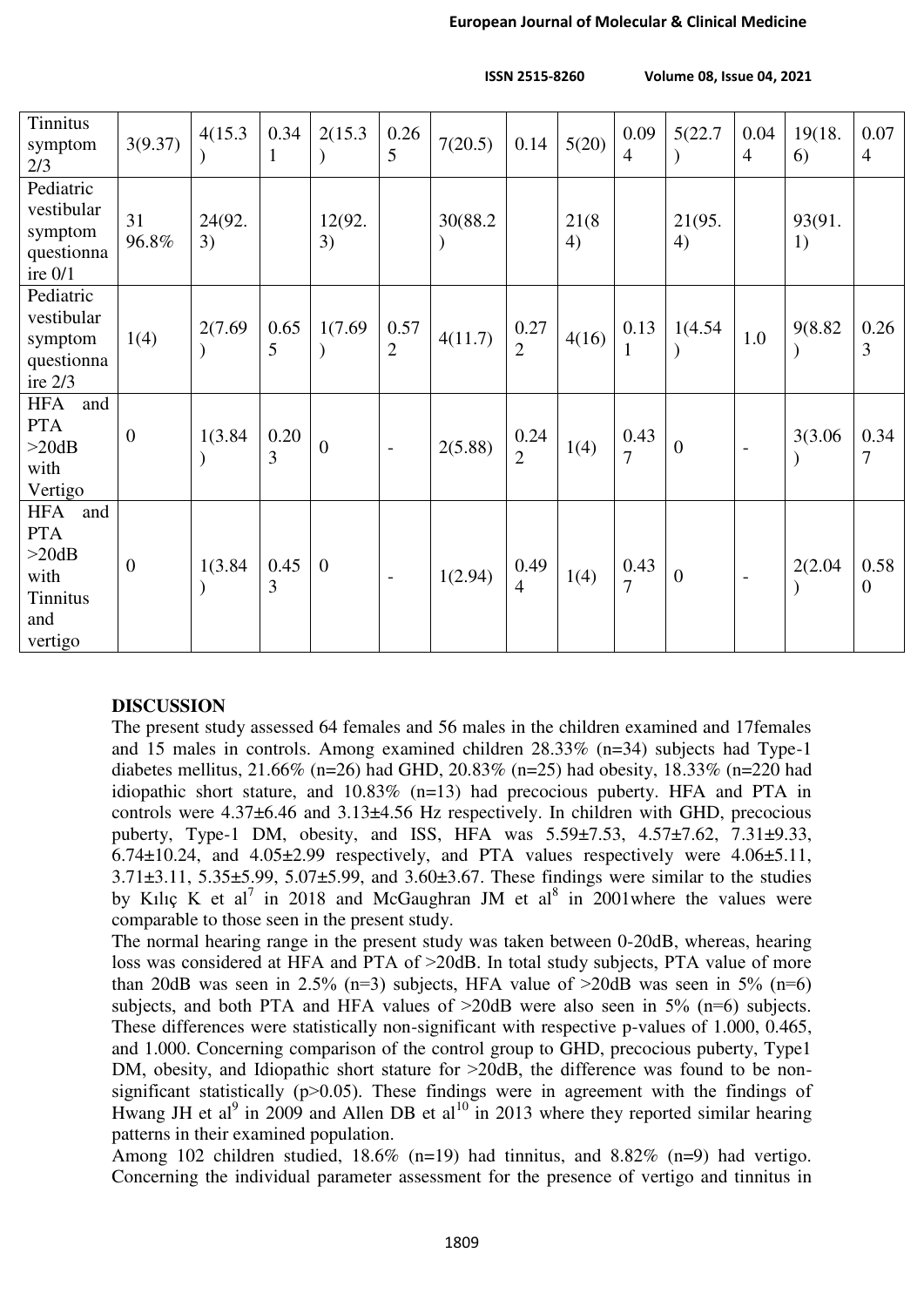study subjects, no statistically significant difference was seen for GHD, precocious puberty, Type1 DM, obesity, and Idiopathic short stature, as well as the whole study population, except for children with ISS where 22.7% (n=5) subjects reported tinnitus symptoms (p=0.04). In subjects with precocious puberty and ISS, no subject with PTA and HFA value ˃20dB had tinnitus/vertigo. Vertigo with PTA and HFA value ˃20dB was seen in 3.84%  $(n=1)$  subject with GHD, 5.88%  $(n=2)$  with Type1 DM, 4%  $(n=1)$  with obesity, and 3.06%  $(n=3)$  subjects in whole experimental group. Similarly, PTA and HFA value  $>20$ dB with tinnitus and vertigo was seen in 3.84% (n=1), 2.94% (n=1), 4% (n=1), and 2.04% (n=2) subjects with GHD, Type1 DM, obesity, and overall experimental group respectively. The relationship of tinnitus and vertigo in subjects with hearing loss and endocrine disorders is studied by few authors and has scarce data. However, these findings were comparable to the study of Kocyigit M et al<sup>11</sup> in 2020 where authors reported similar findings concerning vertigo and tinnitus in subjects with endocrine and metabolic diseases.

### **CONCLUSION**

Within its limitations, the present study concludes that endocrine diseases manifested in childhood can lead to alterations in the inner ear with poorly understood etiology. However, the study suggests a balance examination and thorough hearing examination be done in all children visiting endocrinology clinics to detect and treat any associated abnormality at an early stage. However, the present study had few limitations including a smaller small size, shorter monitoring period, geographical area biases, and single-institutional nature. Hence, further longitudinal studies with a larger sample size and longer monitoring period are required to reach a definitive conclusion.

# **REFERENCES**

- 1. Ergun-Longmire B, Wajnrajch MP. Growth and growth disorders. In: De Groot LJ, Chrousos G, Dungan K, Feingold KR, Grossman A, Hershman JM, et al., editors. Endotext. South Dartmouth (MA): MDText.com, Inc.; 2000.
- 2. Maia CAS, Campos CAH. Diabetes mellitus as etiological factor of hearing loss. Rev Bras Otorrinolaringol (Engl Ed) 2005;71:208–14.
- 3. Muus, J. S., Weir, F. W., Kreicher, K. L., Bowlby, D. A., Discolo, C. M., and Meyer, T. A. Hearing loss in children with growth hormone deficiency. Int. J. Pediatr. Otorhinolaryngol. 2017;100:107–13.
- 4. Cherian KE, Kapoor N, Mathews SS, Paul TV. Endocrine Glands and Hearing: Auditory Manifestations of Various Endocrine and Metabolic Conditions. Indian J Endocrinol Metab. 2017;21:464–9.
- 5. McGaughran JM, Price DA, Kerr BA. Precocious puberty, endometriosis, skeletal anomalies, and mild hearing loss: a new autosomal dominant syndrome? Clin Dysmorphol 2001;10:235–9.
- 6. Pavlou M, Whitney S, Alkathiry AA, et al. The Pediatric Vestibular Symptom Questionnaire: A Validation Study. J Pediatr 2016; 168:171–7.
- 7. Kılıç K, Sakat MS, Çayır A. Evaluation of Hearing in Children with Metabolic Syndrome. Turk Arch Otorhinolaryngol 2018;56:160–5.
- 8. McGaughran JM, Price DA, Kerr BA. Precocious puberty, endometriosis, skeletal anomalies, and mild hearing loss: a new autosomal dominant syndrome? Clin Dysmorphol 2001;10:235–9.
- 9. Hwang JH, Hsu CJ, Liu TC, Yang WS. Association of plasma adiponectin levels with hearing thresholds in adults. Clin Endocrinol (Oxf) 2011;75:614–20.
- 10. Allen DB, Cuttler L. Clinical practice. Short stature in childhood– challenges and choices. N Engl J Med 2013;368:1220–8.